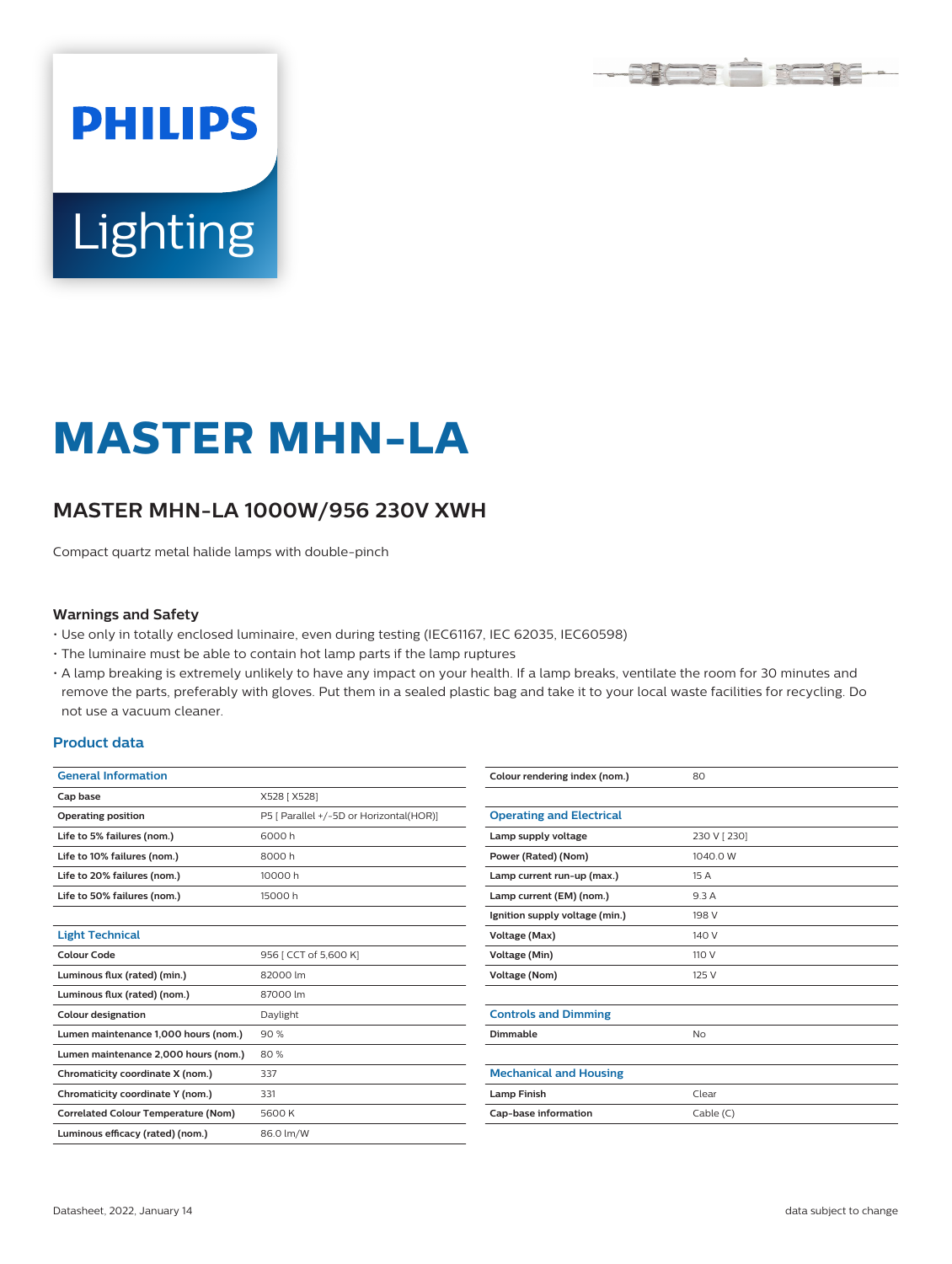# **MASTER MHN-LA**

| <b>Bulb shape</b>                    | TD40 [ TD 40mm] |  |  |
|--------------------------------------|-----------------|--|--|
|                                      |                 |  |  |
| <b>Approval and Application</b>      |                 |  |  |
| Mercury (Hg) content (nom.)          | 95 mg           |  |  |
| Energy consumption kWh/1,000 hours   | 1144 kWh        |  |  |
|                                      |                 |  |  |
| UV                                   |                 |  |  |
| Specific eff. radiant power          | 270 mW/klm      |  |  |
|                                      |                 |  |  |
| <b>Luminaire Design Requirements</b> |                 |  |  |
| Bulb temperature (max.)              | 920 °C          |  |  |
| Pinch temperature (max.)             | 350 °C          |  |  |
|                                      |                 |  |  |

| <b>Product Data</b>               |                                  |  |  |  |  |
|-----------------------------------|----------------------------------|--|--|--|--|
| Full product code                 | 871150020077800                  |  |  |  |  |
| Order product name                | MASTER MHN-LA 1000W/956 230V XWH |  |  |  |  |
| EAN/UPC - product                 | 8718291548218                    |  |  |  |  |
| Order code                        | 20077800                         |  |  |  |  |
| SAP numerator - quantity per pack |                                  |  |  |  |  |
| Numerator - packs per outer box   |                                  |  |  |  |  |
| <b>SAP material</b>               | 928072205130                     |  |  |  |  |
| SAP net weight (piece)            | 132.000 g                        |  |  |  |  |
| <b>ILCOS</b> code                 | MN-1000-E-K-/H                   |  |  |  |  |
|                                   |                                  |  |  |  |  |

## **Dimensional drawing**



| Product                      | $D(max)$ O |                            | X |  |
|------------------------------|------------|----------------------------|---|--|
| MASTER MHN-LA 1000W/956 230V |            | 40 mm 40.5 mm 35 mm 286 mm |   |  |
| <b>XWH</b>                   |            |                            |   |  |

**MASTER MHN-LA 1000W/956 230V XWH**

### **Photometric data**



**LDPO\_MHN-LA\_0003-Spectral power distribution Colour**